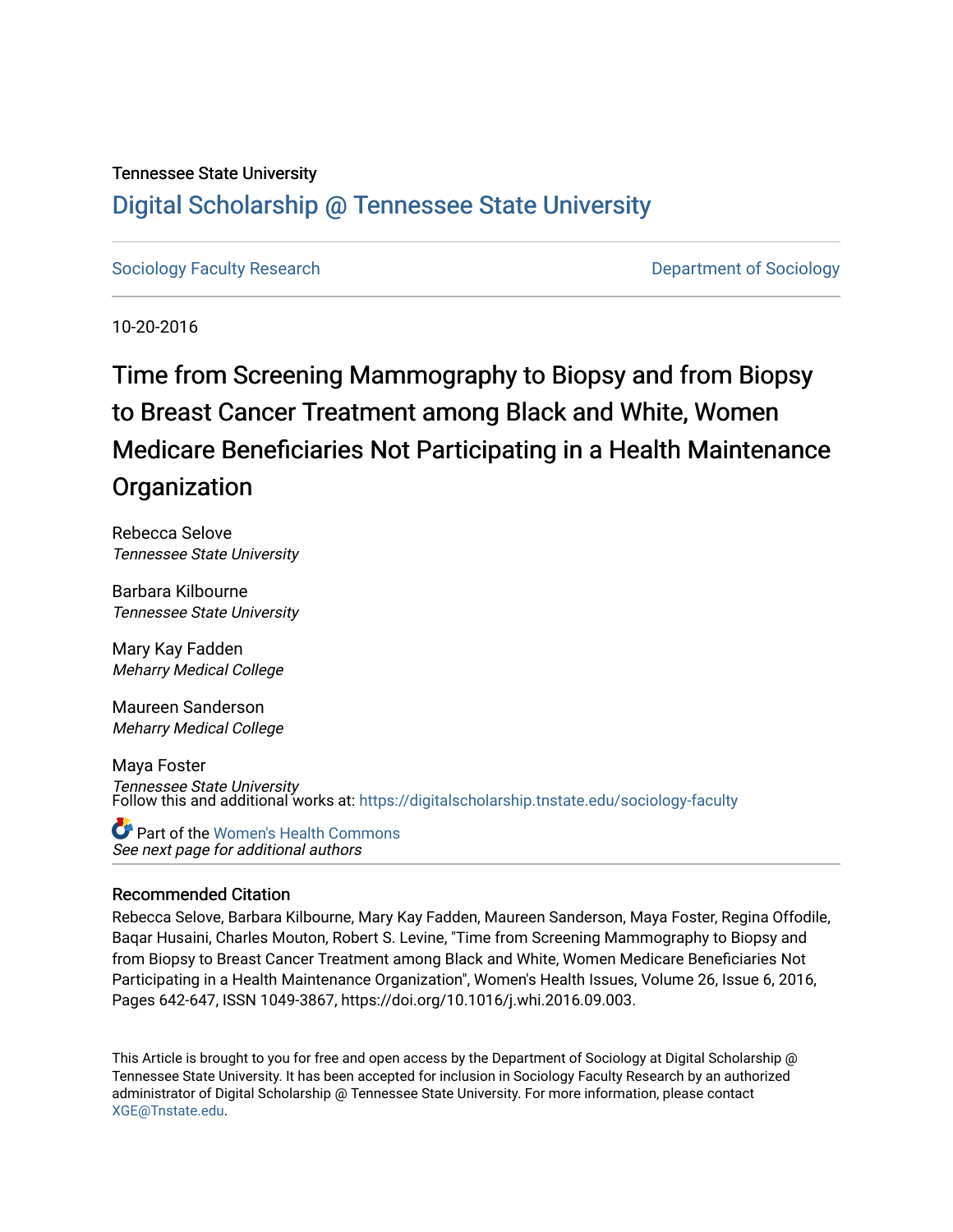#### Authors

Rebecca Selove, Barbara Kilbourne, Mary Kay Fadden, Maureen Sanderson, Maya Foster, Regina Offodile, Baqar Husaini, Charles Mouton, and Robert S. Levine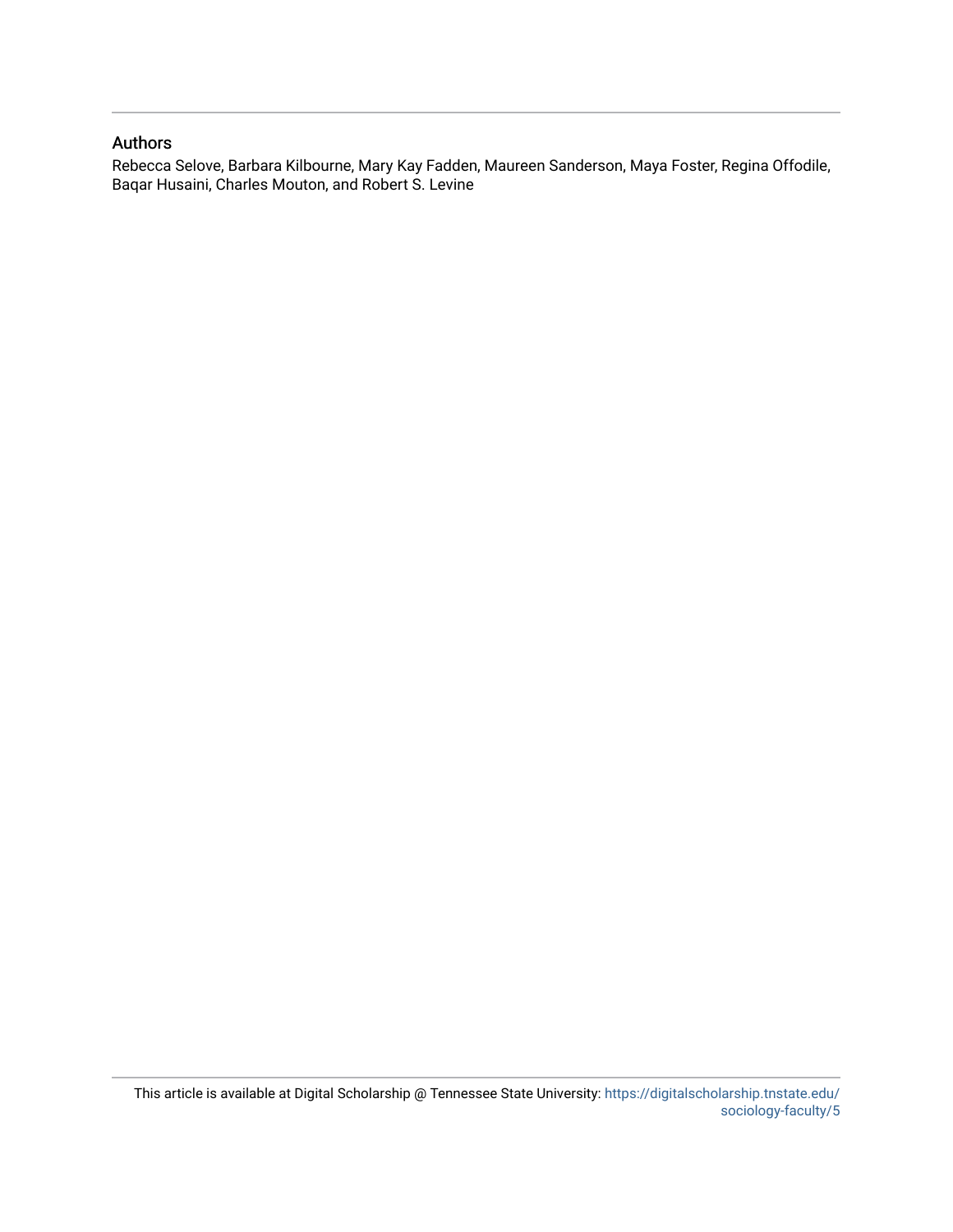

## **HHS Public Access**

Womens Health Issues. Author manuscript; available in PMC 2017 November 01.

#### Published in final edited form as:

Author manuscript

Womens Health Issues. 2016 ; 26(6): 642–647. doi:10.1016/j.whi.2016.09.003.

## **Time from screening mammography to biopsy and from biopsy to breast cancer treatment among Black and White, non-HMO Medicare women beneficiaries**

#### **Rebecca Selove, Ph.D., M.P.H**,

Tennessee State University 3500 John A. Merritt Blvd., Nashville, TN 37209, USA rselove@tnstate.edu

#### **Barbara Kilbourne, Ph.D.**,

Tennessee State University, 3500 John A. Merritt Blvd., Nashville, TN 37209, USA, bkilbourne@tnstate.edu

#### **Mary Kay Fadden, M.P.H., PA-C**,

Meharry Medical College, 1005 Dr. DB Todd, Jr. Blvd., Nashville, TN 37208, USA, mfadden@mmc.edu

#### **Maureen Sanderson, Ph.D.**,

Meharry Medical College 1005 Dr. D.B. Todd Jr Blvd, Nashville, TN 37208, USA msanderson@mmc.edu

#### **Maya Foster, M.P.H.**,

Tennessee State University 3500 John A. Merritt Blvd., Nashville, TN 37209, USA mnichelle27@yahoo.com

#### **Regina Offodile, M.D., MMHC, CSE, MHPE**,

1005 Dr. DB Todd, Jr. Blvd., Nashville, TN 37208, USA, roffodile@mmc.edu

#### **Baqar Husaini, Ph.D.**,

Tennessee State University 3500 John A. Merritt Blvd., Nashville, TN 37209, USA, bhusaini@tnstate.edu

#### **Charles Mouton, M.D., M.S.**, and

Meharry Medical College, 1005 Dr. DB Todd, Jr. Blvd., Nashville, TN 37208, USA, cmouton@mmc.edu

#### **Robert S. Levine, M.D.**

Baylor Department of Family and Community Medicine, 3701 Kirby Dr., 1st, Floor, Suite 600, Houston, TX 77098, USA, Robert.levine@bcm.edu

Correspondence to: Rebecca Selove.

**Publisher's Disclaimer:** This is a PDF file of an unedited manuscript that has been accepted for publication. As a service to our customers we are providing this early version of the manuscript. The manuscript will undergo copyediting, typesetting, and review of the resulting proof before it is published in its final citable form. Please note that during the production process errors may be discovered which could affect the content, and all legal disclaimers that apply to the journal pertain.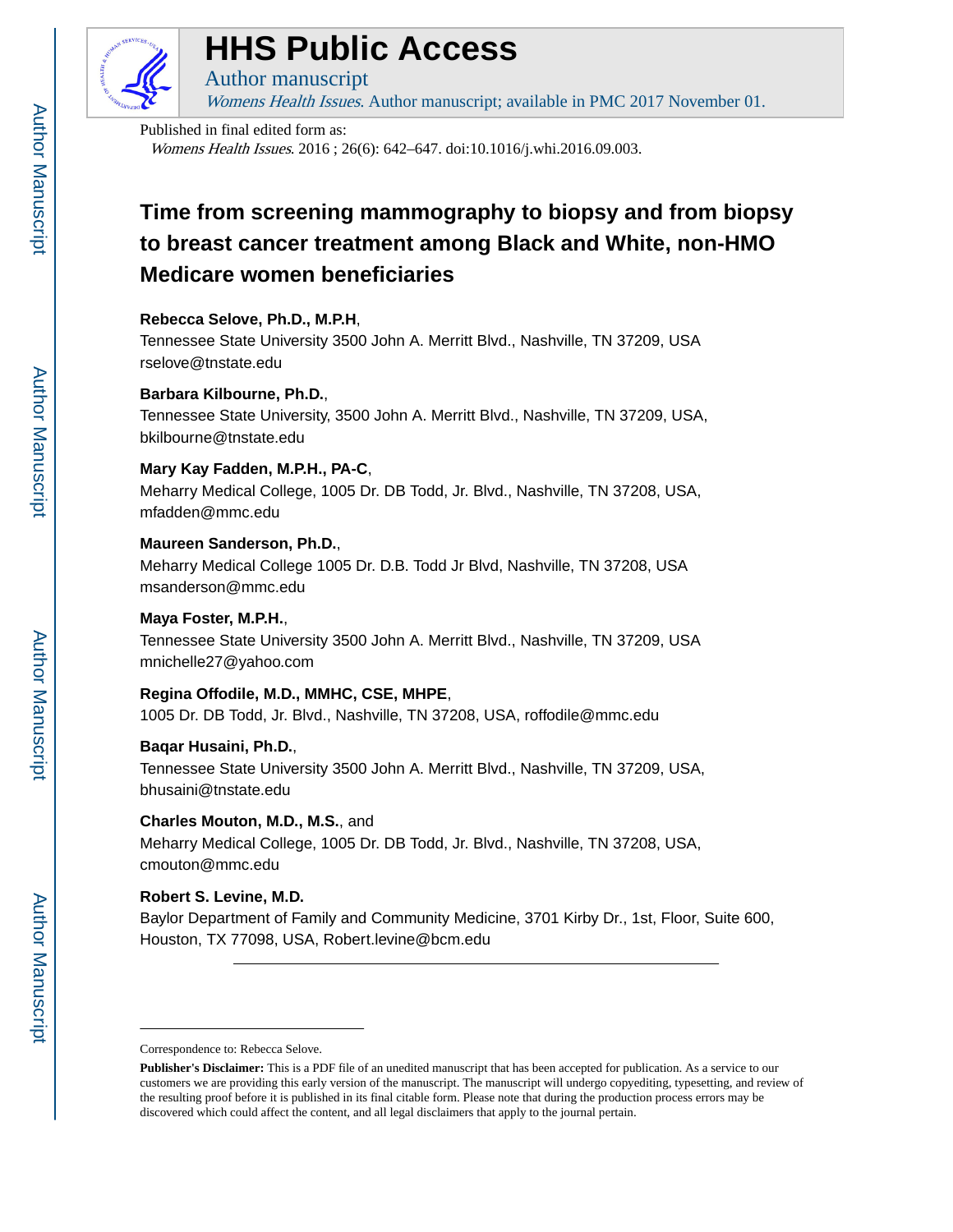#### **Introduction**

Breast cancer has the highest incidence of all neoplastic diseases affecting US women (CDC, 2015). Moreover, breast cancer frequency among White women (122/100,000) exceeds that among Black women (117/100,000 -- CDC, 2015). Nonetheless, mortality from breast cancer is higher among Black women. This is especially true for older non-Hispanics. In 2014, the most recent year for which data is available (Centers for Disease Control and Prevention, 2016), the US breast cancer mortality rate (and 95% Confidence Intervals) among Black women ages 65 to 84 years was 102.65 (98.24, 107.05) for non-Hispanics and 37.75 (24.88, 54.92) for Hispanics while corresponding values for White women were 84.84 (83.43, 86.25) and 58.14 (54.38, 61.91). In contrast, the mortality rate for Black women ages 35 to 64 years was 36.28 (35.01, 37.55) for non-Hispanics and 9.19 (6.60, 12.47) for Hispanics, while corresponding values for White women were 21.33 (20.90, 21.75) and 17.59 (16.68, 18.49). Moreover, the US Black-White mortality gap has been widening for several decades (Hunt et al., 2014). Explanations for this phenomenon have identified later stages of cancer at the time of diagnosis (Chatterjee, He, & Keating, 2013; Silber et al., 2013) and poor access to high quality care among Black women (Curtis, Quale, Haggstrom, & Smith-Bindman, 2008; Field et al., 2011; Hunt et al., 2014) as key problems. Specifically, significantly longer time intervals have been observed between abnormal mammogram and treatment initiation for Black women as compared to White women (Ashing-Giwa et al., 2010; Bleicher et al., 2012; George et al., 2015; Gorin et al. 2006). In particularly, Gorin et al., (2006) reported that Black women ages 65 years and older were 1.39 times more likely to wait more than 60 days between an abnormal mammogram and a diagnostic biopsy, and 1.64 times more likely to wait more than 30 days for treatment once breast cancer was diagnosed. Longer intervals between diagnostic biopsy and treatment among Black women relative to White women have also been apparent after controlling for insurance coverage, cancer stage, and age (Fedewa et al., 2011; Johnston, 2014).

The present study tested the hypotheses that the length of critical intervals between abnormal mammogram and breast cancer treatment within a large cohort of Medicare beneficiaries vary by age, race, and medical comorbidities.

#### **Methods**

#### **Medicare Sample Selection**

Administrative data from a cohort of randomly selected Medicare beneficiaries was purchased from the Center for Medicare and Medicaid Services (CMS). The cohort consisted of non-Hispanic Black and White beneficiaries ages 65 and older who resided in the continental United States and whose claims were tracked from 2005 to 2008. Beneficiaries who did not have out-patient service coverage (Medicare Part B) were excluded since screening mammography is generally an out-patient procedure. Also, beneficiaries receiving services from a Health Maintenance Organization (HMO) at any time during the observation period were excluded since HMO's do not provide billing claims data to Medicare.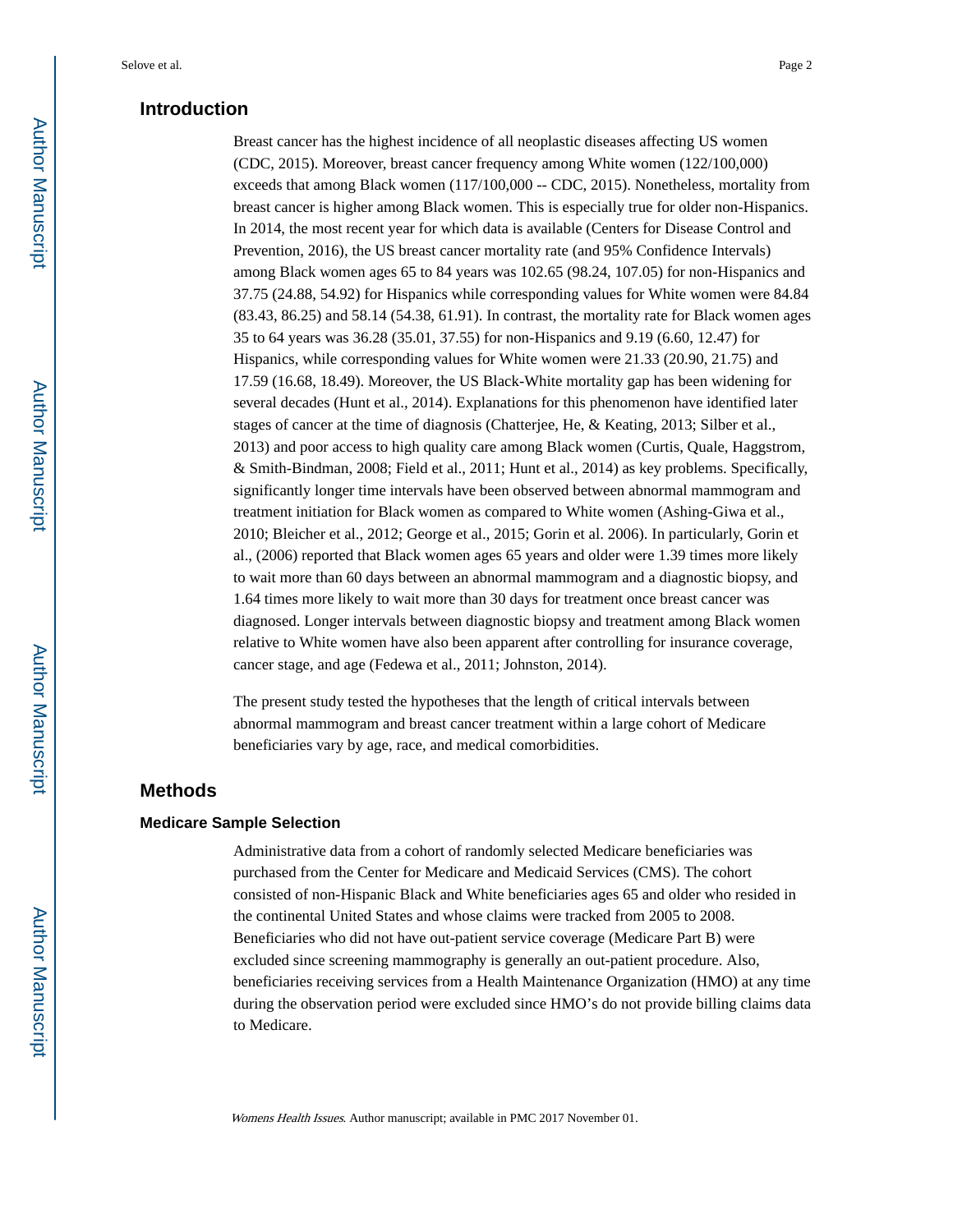#### **Place of Residence**

Using Federal Information Processing Standard (FIPS) codes, we formulated a separate sampling frame for each continental US county or county-equivalent (the District of Columbia; parishes in Louisiana; and cities in Maryland, Missouri, and Virginia are all considered to be county equivalents), and stratified by race (Black or White). Unless there were fewer than 250 Black or 250 White beneficiaries, we randomly selected 250 Black women and 250 White women from each county. When there were fewer than 250, all beneficiaries from the group(s) with less than 250 beneficiaries were included. Race-agespecific sampling weights were obtained by dividing the number of women in the Medicare Denominator File for each particular county by the race-age-specific number of women in that county. Since only 250 cases are needed in each group to provide sufficient power for racial comparisons (Cohen, 1992), the present data provide sufficient power to detect differences according to race.

#### **Medicare Claims Selection and Definition of Screening and Diagnostic Mammograms**

Outpatient, inpatient and physician (carrier) claims data for 2005–2008 were identified from the outpatient and carrier files, and then outpatient, inpatient, and physician files were linked to the claims for mammography using the following HCPCS (Healthcare Common Procedure Coding System) codes: 76082, 76090, 76091, 77051, 77055, 77056, G0203, G0204, G0205, and G0206 for diagnostic mammograms, and 76083, 76092, 77052, 77057, and G0202 for screening mammograms. Because coding errors preclude direct use of these HCPCS codes for defining screening mammograms as differentiated from diagnostic mammograms, we used algorithms specifically validated for that purpose to do so (Smith-Bindman et al., 2006, Fenton et al, 2014). As part of this process, we also noted whether there was a diagnosis of a lump or breast mass (with the diagnosis codes of 611.72 or 217) at the time of mammography. Breast cancer diagnoses included the International Classification of Disease (ICD) 10 codes C50 and D05. Comorbidity was estimated with the Charlson score (Charlson et al., 1987).

#### **Timeliness of Care**

Times to biopsy following abnormal mammogram and to treatment following positive biopsy have been considered as quality of care indicators (Kaufman et al., 2010; Landercasper et al., 2010; Logan et al., 2013; Richardson et al., 2010). Among more than 175 members of the National Consortium of Breast Centers (NCBC), the National Quality Measures for Breast Centers (NQMBC) program identified medians of 7 days for the former, 14 days for the latter and 28 days from abnormal mammogram to treatment (Kaufman et al., 2010) as measures of timely care. These were used for Cox proportional hazards modeling as described in the Analyses section (immediately below).

#### **Analyses**

All analyses accounted for weighting by utilizing survey procedures in SAS v9.23. The independent effects of age, race/ethnicity, and comorbidity were assessed with two types of multivariate analysis. Cox proportional hazard models were used to estimate outcomes specified as duration or waiting times, that is, the duration between events. Logistic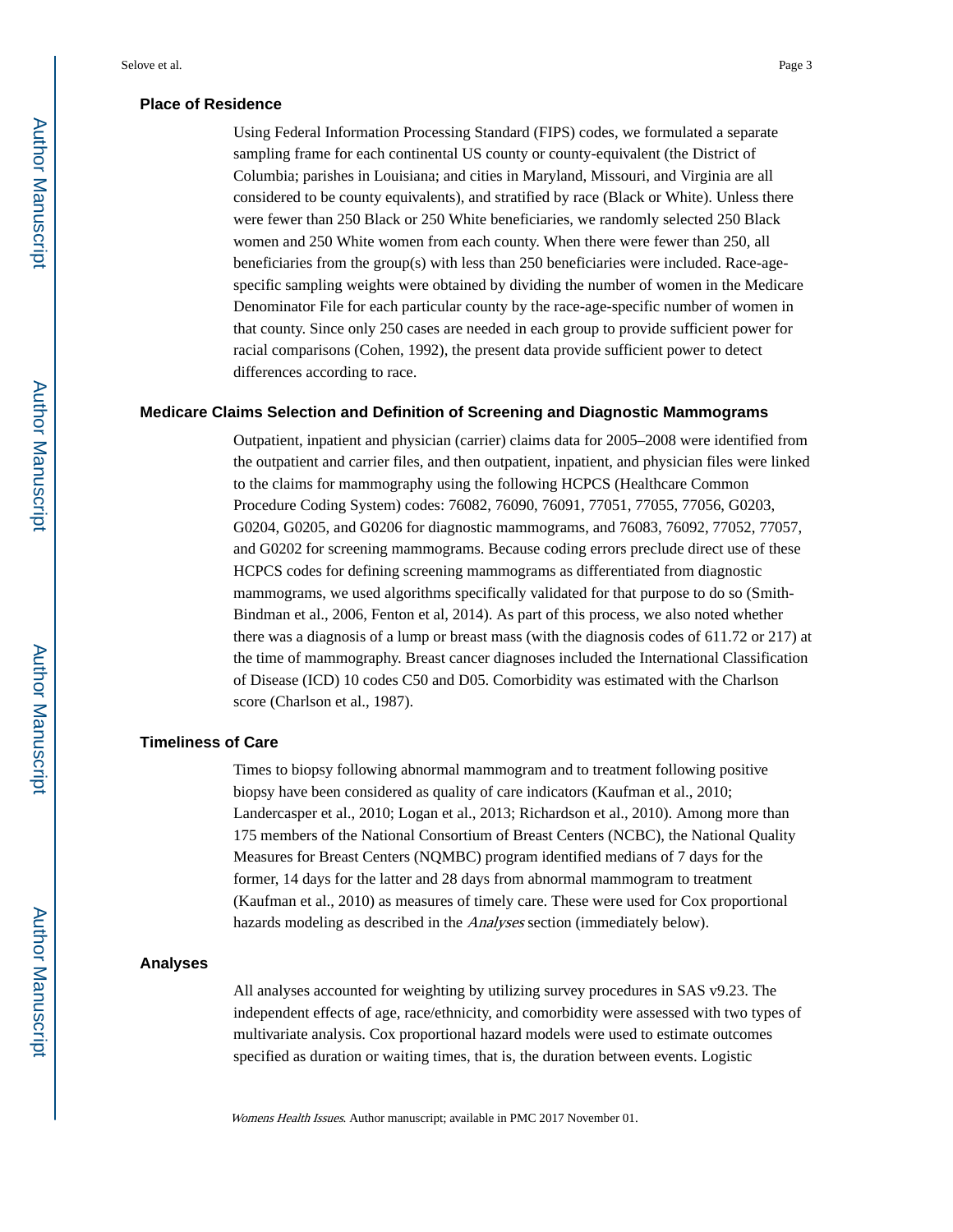regression models were used to estimate the likelihood of a discrete event. Referent categories were assigned to assure that longer durations were associated with hazard/odds ratios greater than 1.0. In the logistic regression analyses, odds ratios indicated greater (>1.0) or lesser (<1.0) likelihood of receiving biopsies or treatment consistent with the aforementioned NQBMC median standards (Kaufman et al., 2010).

#### **Approval**

This study was approved by the Institutional Review Board of Tennessee State University.

#### **Results**

There were 4,476 women (weighted n=70,731) with a diagnosis of breast cancer included in these analyses (Figure 1). Table 1 shows that among women aged 65 to 84 years, the mean duration from abnormal mammogram to biopsy was 33.50 days (95% Confidence Interval (CI) 25.35, 41.65), with a median duration of 14 days. Additionally, the mean number of days from biopsy to treatment was 31.20 days (95% CI 29.04, 33.36) with a median of 23 days. On average, the overall time from mammogram to treatment was 65.07 days (56.17, 73.98), with a median of 40 days. As shown by consistently overlapping 95% CI's, there were no statistically significant differences within each category (Mammogram to Biopsy, Biopsy to Treatment, and Mammogram to Treatment) according to age (65 to 74 or 75 to 84), race (Black or White), or Charlson Comorbidity Coefficient (None, 1 or 2).

Table 2 shows results for Cox Proportional Hazard modeling for intervals longer than the aforementioned NQMBC medians. Black women had a significantly greater risk for longer duration between diagnostic biopsy and initiation of treatment ( $HR = 1.424$ , p=0.003), and between abnormal mammogram and initiation of treatment ( $HR=1.267$ , p=0.015). Table 3 presents the likelihood of receiving biopsies or treatment consistent with the same NQMBC standards. Logistic regression indicated that none of the factors examined were significant predictors of longer duration in these data.

#### **Discussion**

In this cohort of non-Hispanic, Black or White Medicare beneficiaries residing in the continental US and receiving breast cancer treatment completely outside HMO settings between 2005 and 2008, the data support the hypothesis that Black race is associated with a delay between diagnostic biopsy and breast cancer treatment. Medical care delays may therefore be part of the reason for the widening racial gap in breast cancer mortality noted by Hunt et al. (2014). Many barriers related to health care utilization are more likely to affect Black women, including lack of transportation, fears of mammography-related pain, embarrassment, partner abandonment, inability to meet care giving and other obligations if a diagnosis of cancer were made, a belief that surgery may increase the chance of metastasis, lack of knowledge (about mammography, breast cancer risk factors, breast cancer treatment and breast cancer screening guidelines), poor health literacy, a propensity for placing a lower priority on prevention as compared with more acute problems, religious beliefs that "God will provide", fatalism, and mistrust of the health care system (Bartle-Haring, 2010; Corrarino, 2015; Gerend & Pai, 2008). Additionally, Sheppard et al. (2013) observed a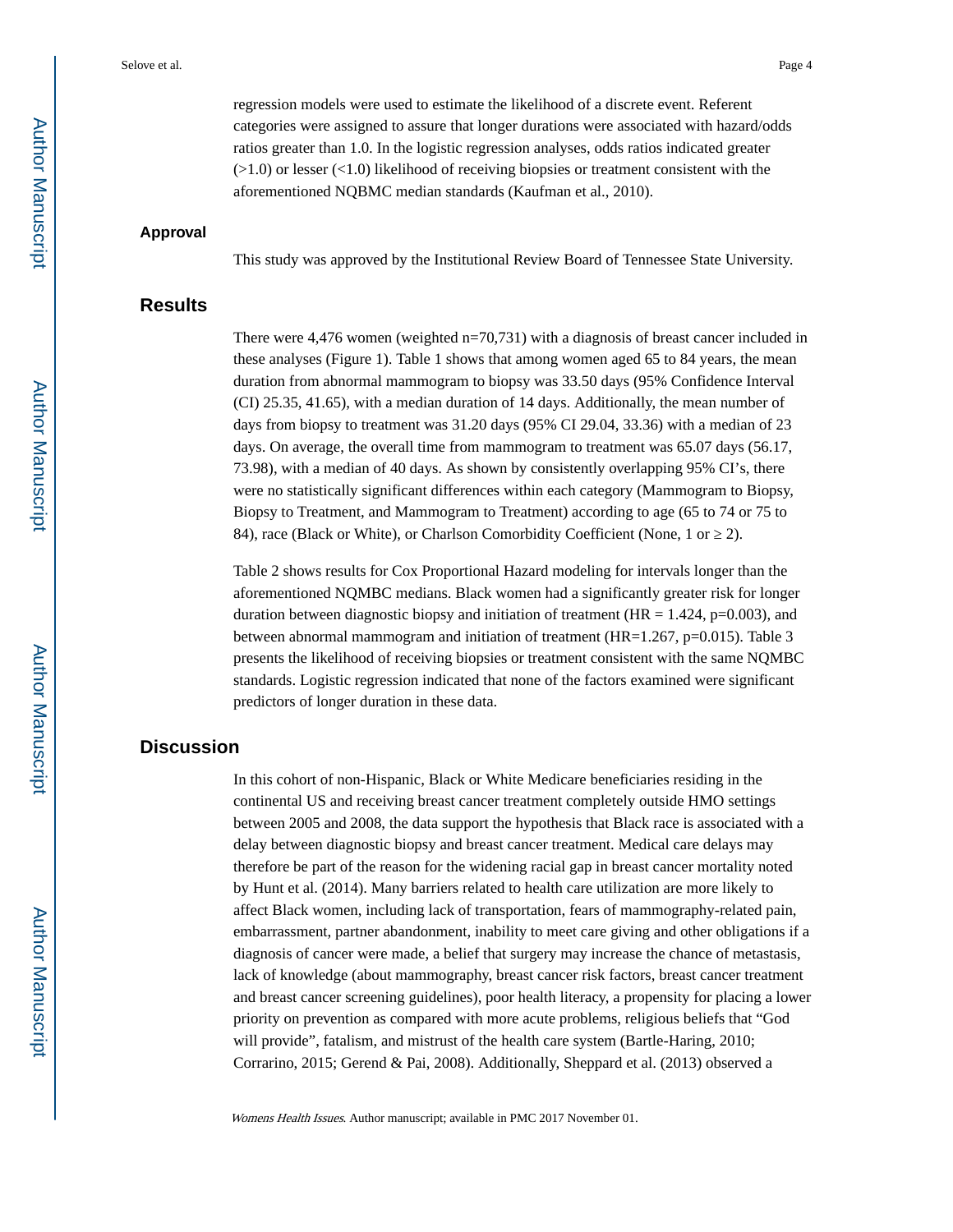significant difference in days between breast cancer surgery and chemotherapy initiation for Black women (72 days) in comparison to Whites (55 days). However, the difference was not significant after adjusting for self-reported quality of trust in the relationship with the treating physicians. Overall, the present data give evidence that the benefit of physician reimbursement provided to all members of the present cohort by Medicare may have been insufficient to overcome these additional barriers.

In addition to racial differences, the data suggest overall delays beyond the NQNBC benchmark equally affect Black women and White women. The median interval from abnormal mammogram to biopsy (14 days) was double the NQMBC median of 7 days, and the median of 23 days from biopsy to treatment initiation in these data was more than 60% greater than the NQMBC median of 14 days. Furthermore, the median of 40 days from abnormal mammogram to treatment initiation in these data was greater than the 29 days reported by Bleicher et al. (2012), who counted from first breast-related claim from a physician to surgery. Treatment initiation more than 84–90 days after diagnosis may be associated with reduced survival (Eastman et al., 2013; Jung et al., 2011). Additionally, in a study of low-income North Carolina women (44% non-White) McLaughlin et al. (2012) found that those with an interval of greater than 60 days between diagnosis and treatment initiation had a significantly higher risk of death related to breast cancer (Hazard ratio  $(HR)=1.85$ , 95% CI, 1.04–3.27, p= .04) and a borderline increased risk of death from all causes (HR) = 1.66, 95% CI, 1.00–2.77, p= .05). The interval between abnormal mammogram and treatment initiation has been lengthening for all US women over the past several decades (Bleicher et al., 2012; Caplan, 2014; Hulvat et al., 2010).

Findings of no significant delay in obtaining diagnostic resolution after an abnormal mammogram associated with comorbidities, while ascertaining that the interval between diagnostic biopsy and treatment is significantly longer for women with two or more comorbidities, parallels others' observations (Fedewa et al., 2011; Freedman et al., 2013; Liederbach et al., 2015. When navigators are available, and when diagnostic centers are proactive, women with varying levels of comorbidity may be more likely to move at a fairly similar pace (Borugian et al., 2008; Hoffman et al., 2012) in obtaining a diagnosis. Qualitative interviews have indicated that facilitators of timely diagnostic procedures also include staff and social support (Allen et al., 2008) which may have been distributed similarly among women with differing numbers of comorbidities in this study sample. However, the interval from diagnostic procedures to treatment involves more complex decisions about treatment, and physicians may recommend additional procedures, which may contribute to frequent findings of lengthier times for women with more complex medical conditions (Ashing-Giwa et al., 2010; Balasubramian et al., 2012; Fedewa et al., 2011).

Previous research shows strong and consistent associations between number of comorbidities and breast cancer survival (Land et al., 2012). Positive associations have also been found between comorbidity and treatment delays (Freedman et al., 2013; Liederbach et al., 2015). The present results, however, do not show an association between medical care delay and comorbidity. In part, this may reflect the study design. Since the primary purpose of the investigation was to determine regular mammography use from 2005 to 2008, women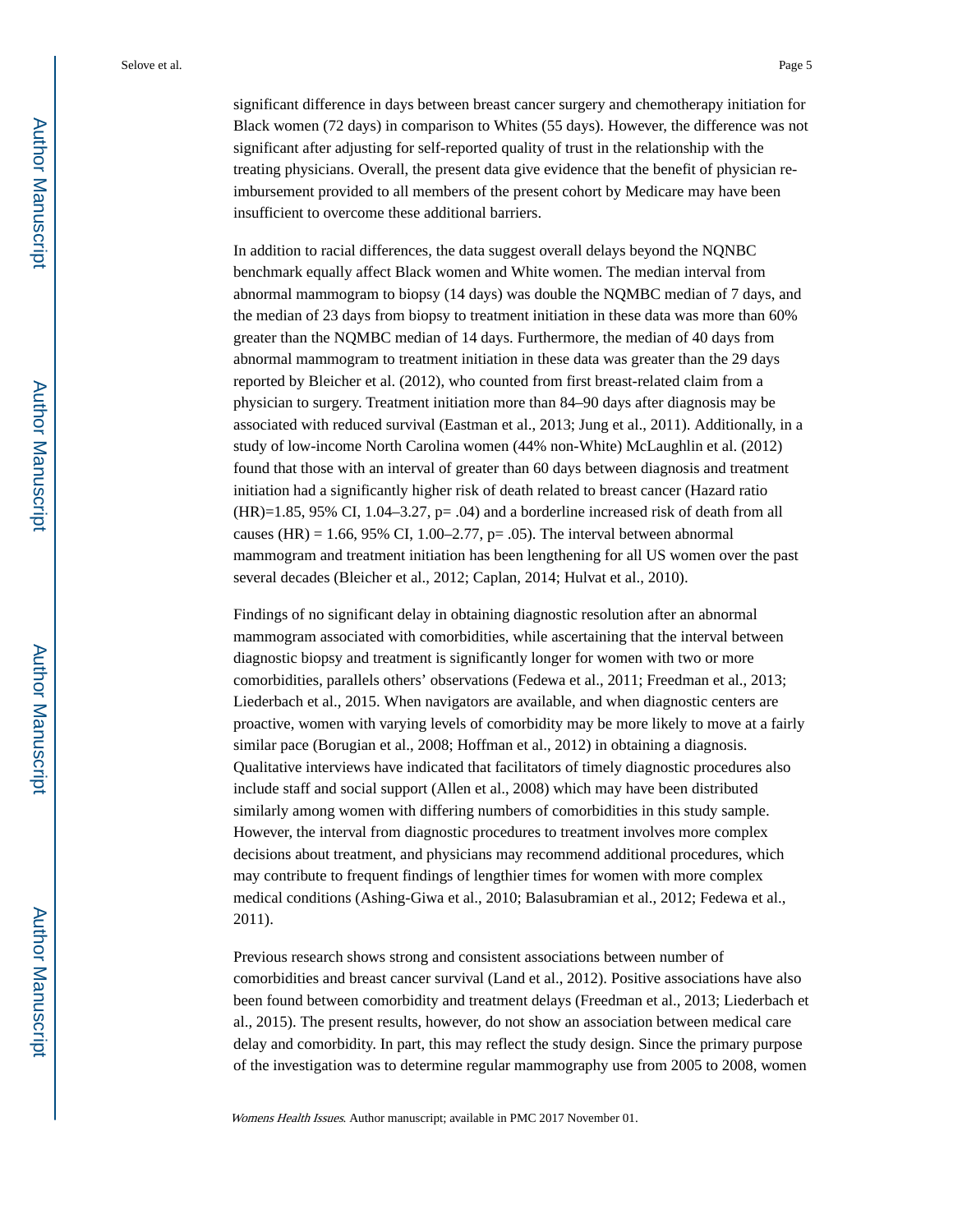who died between 2005 and 2007, and who may have had more severe disease, were not included. Conflicting results could also reflect, in part, the wide variety of factors associated with timing of resolution and treatment, including patient-level barriers that compromise an individual's ability to access health care services, and system-level factors such as communications from providers that are difficult to understand (Katz et al., 2014), presence or absence of hospital-academic affiliations (Liederbach et al., 2015), rural location,, or lower volume of breast cancer treatment (Freedman et al., 2013). There is evidence that older minority women with advanced breast cancer and/or comorbid conditions may have pre-treatment impairment in executive functioning (Mandelblattt et al., 2014) that may contribute to delays in time from positive biopsy to treatment. Therefore, brief routine screening for impaired cognitive functioning (Athilingam et al., 2015), especially among women with comorbidities, may be used to alert care providers to needs for additional support in order for patients to receive timely care.

Additionally, individualized patient navigation services have been found to reduce the number of days from one stage in cancer care to the next (Ferrante et al., 2008; Hoffman et al., 2012; Katz et al., 2014; Lee et al., 2013; Markossian et al., 2012). Improved data collection in varied clinical settings that includes multiple patient and system-level factors could lead to a better understanding of the interplay between these factors (Smedley et al., 2003).

Limitations of this study include a lack of information about clinical stage at diagnosis as well as specific patient- and system-level barriers. Moreover, the data did not include information about psychiatric comorbidities such as depression and anxiety (Chang et al., 2014; Kronman et al. 2012; Goodwin et al., 2004; Morris et al., 2013), which some have found to be a mediator of adherence to follow-up of abnormal mammograms and biopsies. Future exploration of variations in treatment should examine these kinds of comorbid conditions. In addition, while medians were used to compare the results of this study with NQMBC benchmarks, the wide ranges in interval duration associated with some variables, such as those for women with greater that two comorbid conditions, warrants a closer examination in future studies.

Despite these and other limitations, the strengths of the present data, including the availability of data from a large national cohort of Medicare beneficiaries, are sufficient to provide support for the hypothesis that widening gaps in breast cancer survival between Black women and White women may be due, in part, to poorer access to high quality care among Black women. While definitive timelines associated with increased harm have yet to be established (Kaufman et al., 2010), we agree with Chen et al. (2008) that , "Studies do not suggest that there is a threshold below which delay has a lesser impact on the risk of local recurrence" (p. 8). Furthermore, the results support the call for continued investigation of correlates of treatment delays affecting mammograms, biopsies, and treatments (Tian et al., 2012) and suggestions that equalization of timely diagnosis and treatment following abnormal screening results is an essential step toward reducing disparities in mortality for all women (Bowen et al., 2013; Kiely, 2014). The longer duration of time from diagnosis to treatment among Black women in the present data suggests that such equalization may remain to be achieved among a significant portion of Medicare beneficiaries.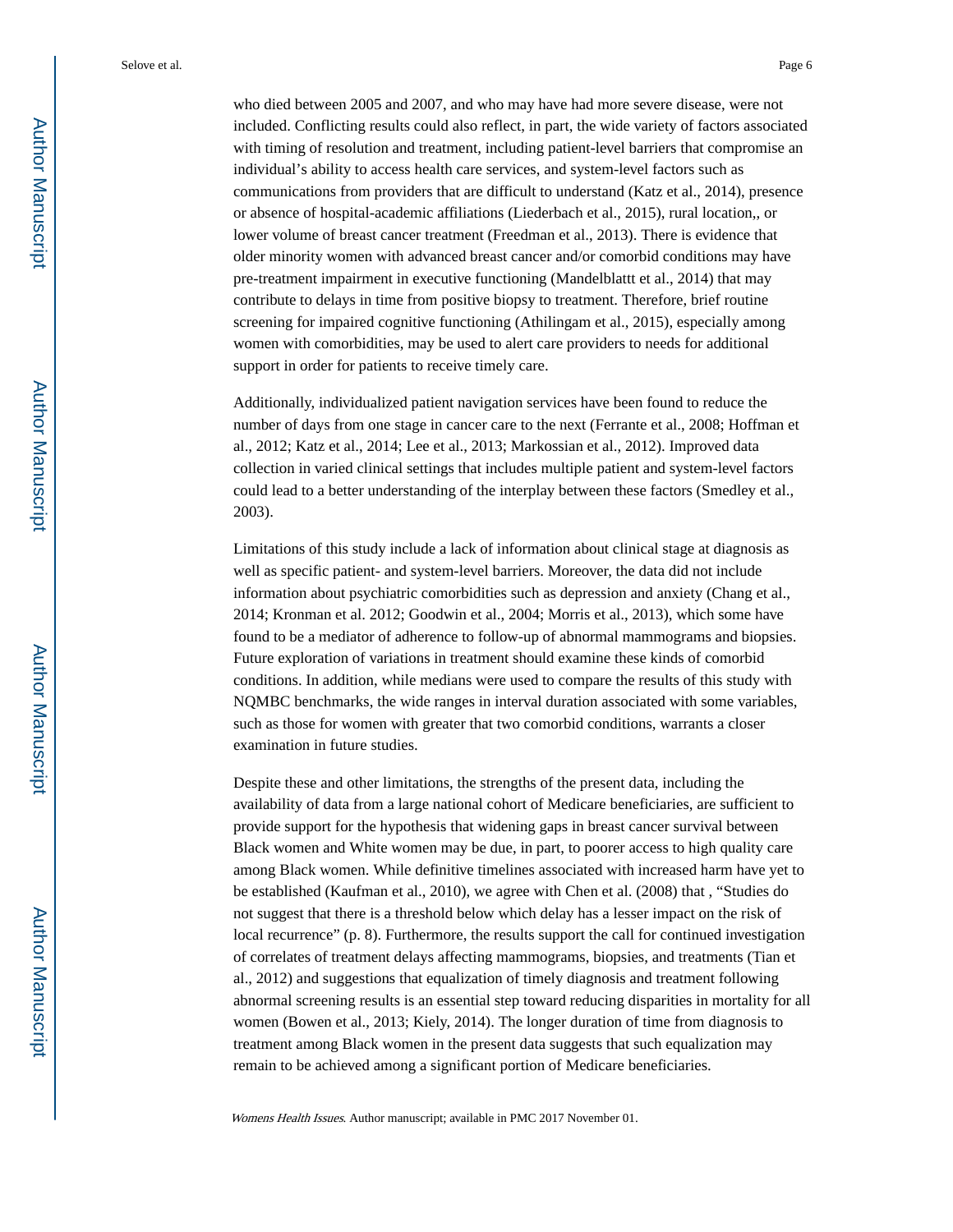#### **Implications for Practice and/or Policy**

Improving care for Black women after abnormal mammography outcomes may reduce disparities in survival among those diagnosed with breast cancer. Clinical support staff or nurse navigators could use electronic flags to draw attention to delays in follow-up, and contact women to identify barriers to diagnostic biopsies and treatment following diagnosis. Furthermore, at the time a woman is notified of an abnormal mammogram or positive biopsy, she could be queried about the potential impact of comorbidities on scheduling and following through with biopsies and treatment initiation, which then could be addressed by a patient navigator. Documentation of biopsy or treatment delays due to physicianrecommended additional testing, or scheduling difficulties could be used to guide quality improvement efforts in clinical settings. In addition, there is evidence that older minority women with advanced breast cancer and/or comorbid conditions may have pre-treatment impairment in executive functioning (Mandelblatt et al., 2014) that may contribute to delays in time from positive biopsy to treatment. Therefore, brief routine screening for impaired cognitive functioning, (Athilingam, Visovsky, Elliott, & Rogal, 2015) especially among women with comorbidities, may be used to alert care providers to needs for additional support in order for patients to receive timely care.

#### **References**

- Allen JD, Shelton RC, Harden E, Goldman RE. Follow-up of abnormal screening mammograms among low-income ethnically diverse women: Findings from a qualitative study. Patient Education and Counseling. 2008; 72(2):283–292.<http://doi.org/doi:10.1016/j.pec.2008.03.024>. [PubMed: 18490127]
- Ashing-Giwa KT, Gonzalez P, Lim J-W, Chung C, Paz B, Somlo G, et al. Diagnostic and therapeutic delays among a multiethnic sample of breast and cervical cancer survivors. Cancer. 2010; 116(13): 3195–3204. [http://doi.org/DOI:10.1002/cncr.25060.](http://doi.org/DOI:10.1002/cncr.25060) [PubMed: 20564623]
- Athilingam P, Visovsky C, Elliott AF, Rogal PJ. Cognitive screening in persons with chronic diseases in primary care: Challenges and recommendations for practice. American Journal of Alzheimer's Disease and Other Dementias. 2015; 30(6):547–558.
- Balasubramanian BA, Demissie K, Crabtree BF, Ohman Strickland PA, Pawlish K, Rhoads GG. Black Medicaid beneficiaries experience breast cancer treatment delays more frequently than whites. Ethnicity and Disease. 2012; 22(3):288. [PubMed: 22870571]
- Bartle-Haring S. Living in the context of poverty and trajectories of breast cancer worry, knowledge, and perceived risk after a breast cancer risk education session. Women's Health Issues. 2010; 20(6): 406–413. [http://doi.org/doi:10.1016/j.whi.2010.06.008.](http://doi.org/doi:10.1016/j.whi.2010.06.008) [PubMed: 20688528]
- Bleicher RJ, Ruth K, Sigurdson ER, Ross E, Wong Y-N, Patel SA, et al. Preoperative delays in the US Medicare population with breast cancer. Journal of Clinical Oncology. 2012; 30(36):4485–4492. [http://doi.org/DOI:10.1200/JCO.2012.41.7972.](http://doi.org/DOI:10.1200/JCO.2012.41.7972) [PubMed: 23169513]
- Borugian MJ, Kan L, Chu CC, Cellabos K, Gelmon KA, Gordon PB, et al. Facilitated "Fast Track" referral reduces time from abnormal screening mammogram to diagnosis. Revue Canadienne De Santé Publique. 2008; 99(4):252–256. [PubMed: 18767265]
- Bowen SA, Williams EM, Stoneberg-Cooper CM, Glover SH, Williams MS, Byrd MD. Effects of social injustice on breast health-seeking behaviors of low-income women. American Journal of Health Promotion. 2013; 27(4):222–230.<http://doi.org/DOJ:1ft4278/ajhp.1105Ú5-QUAL-189>. [PubMed: 23448411]
- Caplan L. Delay in breast cancer: Implications for stage at diagnosis and survival. Frontiers in Public Health. 2014; 2 <http://doi.org/doi:10.3389/fpubh.2014.00087>.
- Centers for Disease Control and Prevention (CDC). Breast cancer rates by race and ethnicity. 2015. Retrieved from <http://www.cdc.gov/cancer/breast/statistics/race.htm>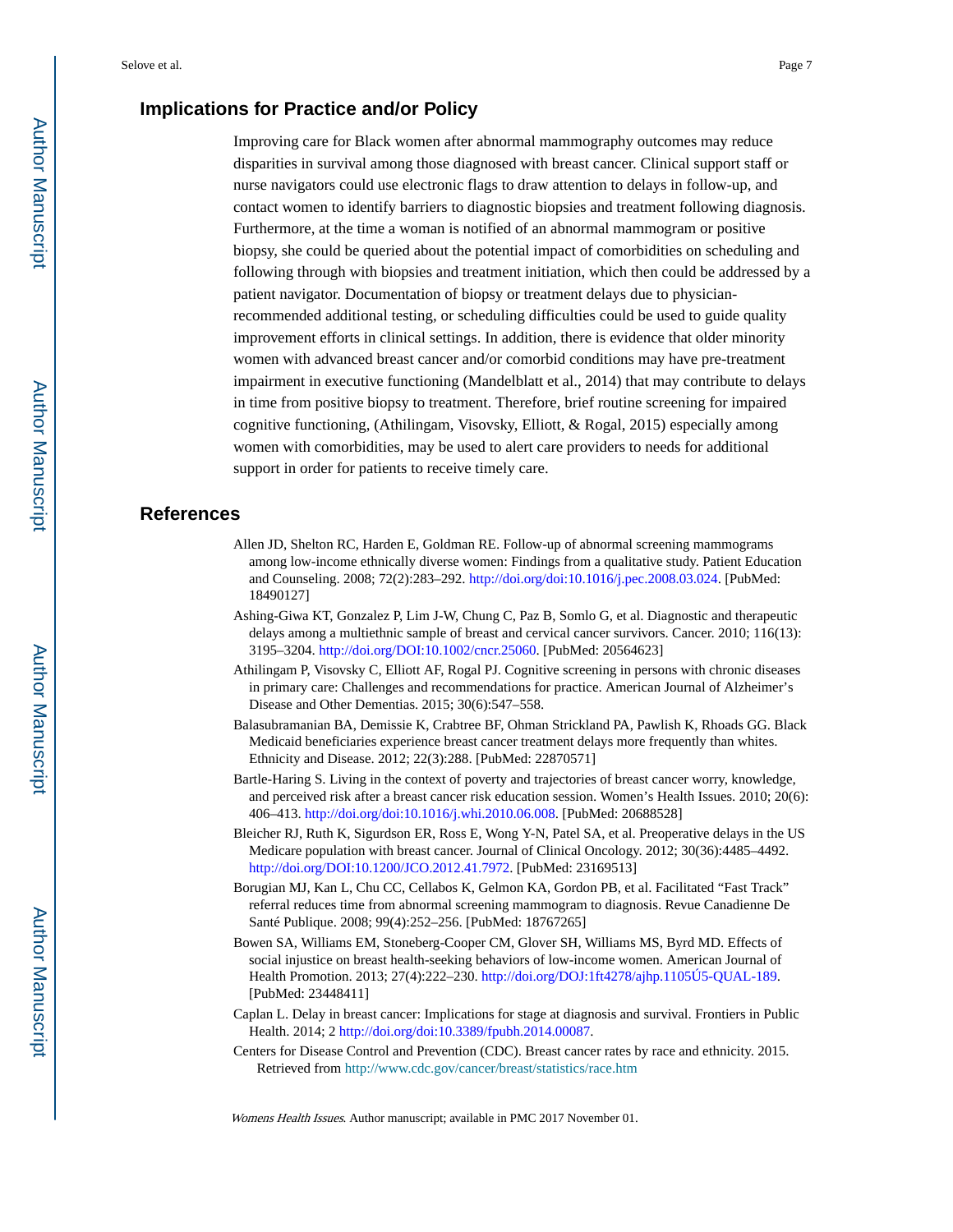- Centers for Disease Control and Prevention, National Center for Health Statistics. Compressed Mortality File 1999–2014 on CDC WONDER Online Database, released December 2015. Data are from the Compressed Mortality File 1999–2014 Series 20 No. 2T, 2015, as compiled from data provided by the 57 vital statistics jurisdictions through the Vital Statistics Cooperative Program. 2016 May 8. Accessed at <http://wonder.cdc.gov/cmf-icd10.html> 10:06:23 AM
- Chang CK, Hayes RD, Broadbent MT, Hotopf M, Davies E, Møller H, et al. A cohort study on mental disorders, stage of cancer at diagnosis and subsequent survival. BMJ Open. 2014; 4(1):e004295. [http://doi.org/doi:10.1136/bmjopen-2013-004295.](http://doi.org/doi:10.1136/bmjopen-2013-004295)
- Charlson M, Pompei P, Ales K, MacKenzie C. A new method of classifying prognostic comorbidity in longitudinal studies: Development and validation. Journal of Chronic Diseases. 1987; 40(5)
- Chatterjee NA, He Y, Keating NL. Racial differences in breast cancer stage at diagnosis in the mammography era. American Journal of Public Health. 2013; 103(1):170–176. [http://doi.org/doi:](http://doi.org/doi:10.2105/AJPH.2011.300550) [10.2105/AJPH.2011.300550.](http://doi.org/doi:10.2105/AJPH.2011.300550) [PubMed: 22698058]
- Chen Z, King W, Pearcey R, Kerba M, Mackillop WJ. The relationship between waiting time for radiotherapy and clinical outcomes: A systematic review of the literature. Radiotherapy and Oncology. 2008; 87(1):3–16. [http://doi.org/doi:10.1016/j.radonc.2007.11.016.](http://doi.org/doi:10.1016/j.radonc.2007.11.016) [PubMed: 18160158]
- Cohen J. A power primer. Psychological Bulletin. 1992; 112(1):55–59.
- Corrarino JE. Barriers to mammography use for Black women. Journal for Nurse Practitioners. 2015; 11(5):790–796.
- Curtis E, Quale C, Haggstrom D, Smith-Bindman R. Racial and ethnic differences in breast cancer survival: How much is explained by screening, tumor severity, biology, treatment, comorbidities, and demographics? Cancer. 2008; 112(1):171–180. [http://doi.org/DOI10.1002/cncr.23131.](http://doi.org/DOI10.1002/cncr.23131) [PubMed: 18040998]
- Eastman A, Tammaro Y, Moldrem A, Andrews V, Huth J, Euhus D, et al. Outcomes of delays in time to treatment in triple negative breast cancer. Annals of Surgical Oncology. 2013; 20(6):1880–1885. [http://doi.org/DOI10.1245/s10434-012-2835-z.](http://doi.org/DOI10.1245/s10434-012-2835-z) [PubMed: 23292484]
- Fedewa SA, Edge SB, Stewart AK, Halpern MT, Marlow NM, Ward EM. Race and ethnicity are associated with delays in breast cancer treatment (2003- 2006). Journal of Health Care for the Poor and Underserved. 2011; 22(1):128–141. [PubMed: 21317511]
- Field TS, Bosco JLF, Prout MN, Gold HT, Cutrona S, Pawloski PA, et al. Age, comorbidity, and breast cancer severity: Impact on receipt of definitive local therapy and rate of recurrence among older women with early-stage breast cancer. Journal of the American College of Surgeons. 2011; 213(6): 757–765. [PubMed: 22014658]
- Fenton JJ, Zhu W, Balch S, Smith-Bindman R, Fishman P, Hubbard RA. Distinguishing screening from diagnostic mammograms using Medicare claims data. Medical Care. 2014; 52(7):e44–e51. [PubMed: 22922433]
- Ferrante JM, Chen PH, Kim S. The effect of patient navigation on time to diagnosis, anxiety, and satisfaction in urban minority women with abnormal mammograms: A randomized controlled trial. Journal of Urban Health. 2008; 85(1):114–124. [http://doi.org/doi:10.1007/s11524-007-9228-9.](http://doi.org/doi:10.1007/s11524-007-9228-9) [PubMed: 17906931]
- Freedman RA, He Y, Winer EP, Keating NL. Racial/ethnic differences in receipt of timely adjuvant therapy for older women with breast cancer: Are delays influenced by the hospitals where patients obtain surgical care? Health Services Research. 2013:1669–1683. [PubMed: 23663229]
- George P, Chandwani S, Gabel M, Ambrosone CB, Rhoads G, Bandera EV, et al. Diagnosis and surgical delays in African American and White Women with early-stage breast cancer. Journal of Women's Health. 2015; 24(3):209–217. [http://doi.org/DOI:10.1089/jwh.2014.4773.](http://doi.org/DOI:10.1089/jwh.2014.4773)
- Gerend MA, Pai M. Social determinants of Black-White disparities in breast cancer mortality: A review. Cancer Epidemiology Biomarkers & Prevention. 2008; 17(11):2913–2923. [http://doi.org/](http://doi.org/doi:10.1158/1055-9965.EPI-07-0633) [doi:10.1158/1055-9965.EPI-07-0633](http://doi.org/doi:10.1158/1055-9965.EPI-07-0633).
- Goodwin JS, Zhang DD, Ostir GV. Effect of depression on diagnosis, treatment, and survival of older women with breast cancer. Journal of the American Geriatrics Society. 2004; 52(1):106–111. Retrieved from <http://onlinelibrary.wiley.com/doi/10.1111/j.1532-5415.2004.52018.x/full>. [PubMed: 14687323]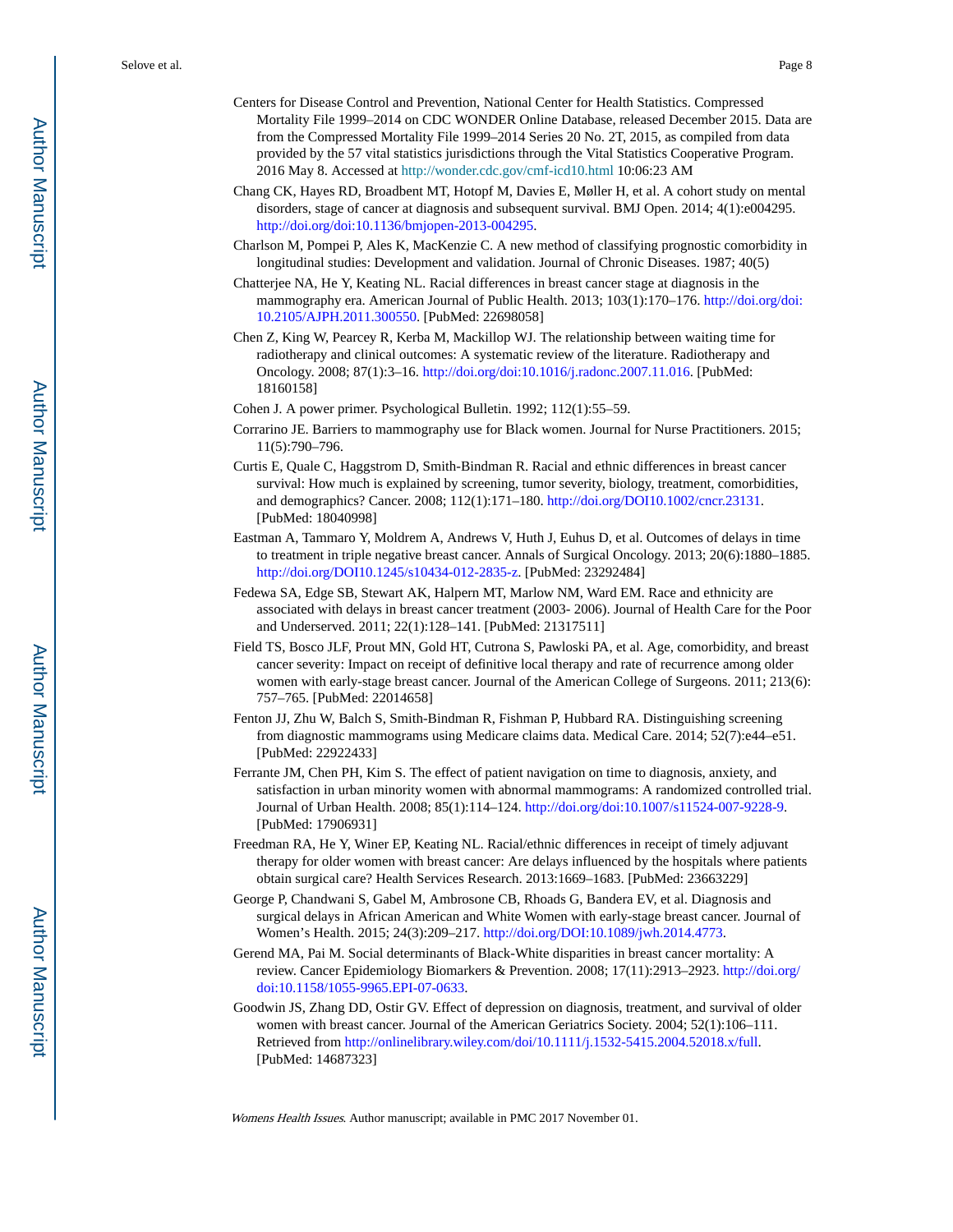- Gorin SS, Heck JE, Cheng B, Smith SJ. Delays in breast cancer diagnosis and treatment by racial/ ethnic group. Archives of Internal Medicine. 2006; 166(20):2244–2252. [PubMed: 17101943]
- Hoffman HJ, LaVerda NL, Young HA, Levine PH, Alexander LM, Brem R, et al. Patient navigation significantly reduces delays in breast cancer diagnosis in the District of Columbia. Cancer Epidemiology Biomarkers & Prevention. 2012; 21(10):1655–1663. [http://doi.org/](http://doi.org/10.1158/1055-9965.EPI-12-0479) [10.1158/1055-9965.EPI-12-0479](http://doi.org/10.1158/1055-9965.EPI-12-0479).
- Hulvat M, Sandalow N, Rademaker A, Helenowski I, Hansen NM. Time from diagnosis to definitive operative treatment of operable breast cancer in the era of multimodal imaging. Surgery. 2010; 148(4):746–751.<http://doi.org/doi:10.1016/j.surg.2010.07.012>. [PubMed: 20708761]
- Hunt BR, Whitman S, Hurlbert MS. Increasing Black:White disparities in breast cancer mortality in the 50 largest cities in the United States. Cancer Epidemiology. 2014; 38(2):118–123. [http://](http://doi.org/http://dx.doi.org/10.1016/j.canep.2013.09.009) [doi.org/http://dx.doi.org/10.1016/j.canep.2013.09.009.](http://doi.org/http://dx.doi.org/10.1016/j.canep.2013.09.009) [PubMed: 24602836]
- Johnston EM, Blake SC, Andes KL, Chien L, Adams K. Breast cancer treatment experiences by race and location in Georgia's Women's Health Medicaid Program. Women's Health Issues. 2014; 24-2:e219–e229.
- Jung SY, Sereika SM, Linkov F, Brufsky A, Weissfeld JL, Rosenzweig M. The effect of delays in treatment for breast cancer metastasis on survival. Breast Cancer Research and Treatment. 2011; 130(3):953–964. [http://doi.org/DOI 10.1007/s10549-011-1662-4](http://doi.org/DOI10.1007/s10549-011-1662-4). [PubMed: 21739101]
- Katz ML, Young GS, Reiter PL, Battagglia TA, Wells KJ, Sanders M, et al. Barriers reported among patients with breast and cervical abnormalities in the Patient Navigation Research Program: Impact on timely care. Women's Health Issues. 2014; 24-1:e155–e162.
- Kaufman CS, Shockney L, Rabinowitz B, Coleman C, Beard C, Landercasper J, et al. National Quality Measures for Breast Centers (NQMBC): A robust quality Tool: Breast center quality measures. Annals of Surgical Oncology. 2010; 17(2):377–385. [http://doi.org/DOI 10.1245/](http://doi.org/DOI10.1245/s10434-009-0729-5) [s10434-009-0729-5.](http://doi.org/DOI10.1245/s10434-009-0729-5) [PubMed: 19834768]
- Kiely D. Timeliness in breast cancer care as an indicator of quality. Clinical Journal of Oncology Nursing. 2014; 18(1):82–88. [http://doi.org/10.1188/14.CJON.82-88.](http://doi.org/10.1188/14.CJON.82-88) [PubMed: 24476729]
- Kronman AC, Freund KM, Heeren T, Beaver KA, Flynn M, Battaglia TA. Depression and anxiety diagnoses are not associated with delayed resolution of abnormal mammograms and pap tests among vulnerable women. Journal of General Internal Medicine. 2012; 27(4):452–457. [http://](http://doi.org/DOI:10.1007/s11606-011-1920-5) [doi.org/DOI:10.1007/s11606-011-1920-5](http://doi.org/DOI:10.1007/s11606-011-1920-5). [PubMed: 22083552]
- Land LH, Dalton SO, Jørgensen TL, Ewertz M. Comorbidity and survival after early breast cancer. A review. Critical Reviews in Oncology/Hematology. 2012; 81(2):196–205. Epub 2011 May 4. [PubMed: 21536452]
- Landercasper J, Linebarger JH, Ellis RL, Mathiason MA, Johnson JM, Marcou KA, et al. A quality review of the timeliness of breast cancer diagnosis and treatment in an integrated breast center. Journal of the American College of Surgeons. 2010; 210(4):449–455. [http://doi.org/doi:10.1016/](http://doi.org/doi:10.1016/j.jamcollsurg.2010.01.015) [j.jamcollsurg.2010.01.015](http://doi.org/doi:10.1016/j.jamcollsurg.2010.01.015). [PubMed: 20347737]
- Lee JH, Fulp W, Wells KJ, Meade CD, Calcano E, Roetzheim R. Patient navigation and time to diagnostic resolution: Results for a cluster randomized trial evaluating the efficacy of patient navigation among patients with breast cancer screening abnormalities, Tampa, FL. PLoS ONE. 2013; 8(9):e74542.<http://doi.org/doi:10.1371/journal.pone.0074542> [PubMed: 24066145]
- Liederbach E, Sisco M, Wang C, Pesce C, Sharpe S, Winchester DJ, et al. Wait times for breast surgical operations, 2003–2011: A report from the National Cancer Data Base. Annals of Surgical Oncology. 2015; 22:899–907. [PubMed: 25234018]
- Logan KJ, Weiss PM, Hagan-Aylor C, Herbertson B. Turnaround times in breast cancer: From screening to diagnosis to treatment. Journal of Acute Disease. 2013; 2(1):56–60. [http://doi.org/doi:](http://doi.org/doi:10.1016/S2221-6189(13)60097-9) [10.1016/S2221-6189\(13\)60097-9.](http://doi.org/doi:10.1016/S2221-6189(13)60097-9)
- Mandelblatt JS, Stern RA, Luta G, McGuckin M, Clapp JD, Hurria A, et al. Cognitive impairment in older patients with breast cancer before systemic therapy: Is there an interaction between cancer and comorbidity? Journal of Clinical Oncology. 2014; 32(18):1909–1918. [PubMed: 24841981]
- Markossian TW, Darnell JS, Calhoun EA. Follow-up and timeliness after an abnormal cancer screening among underserved, urban women in a patient navigation program. Cancer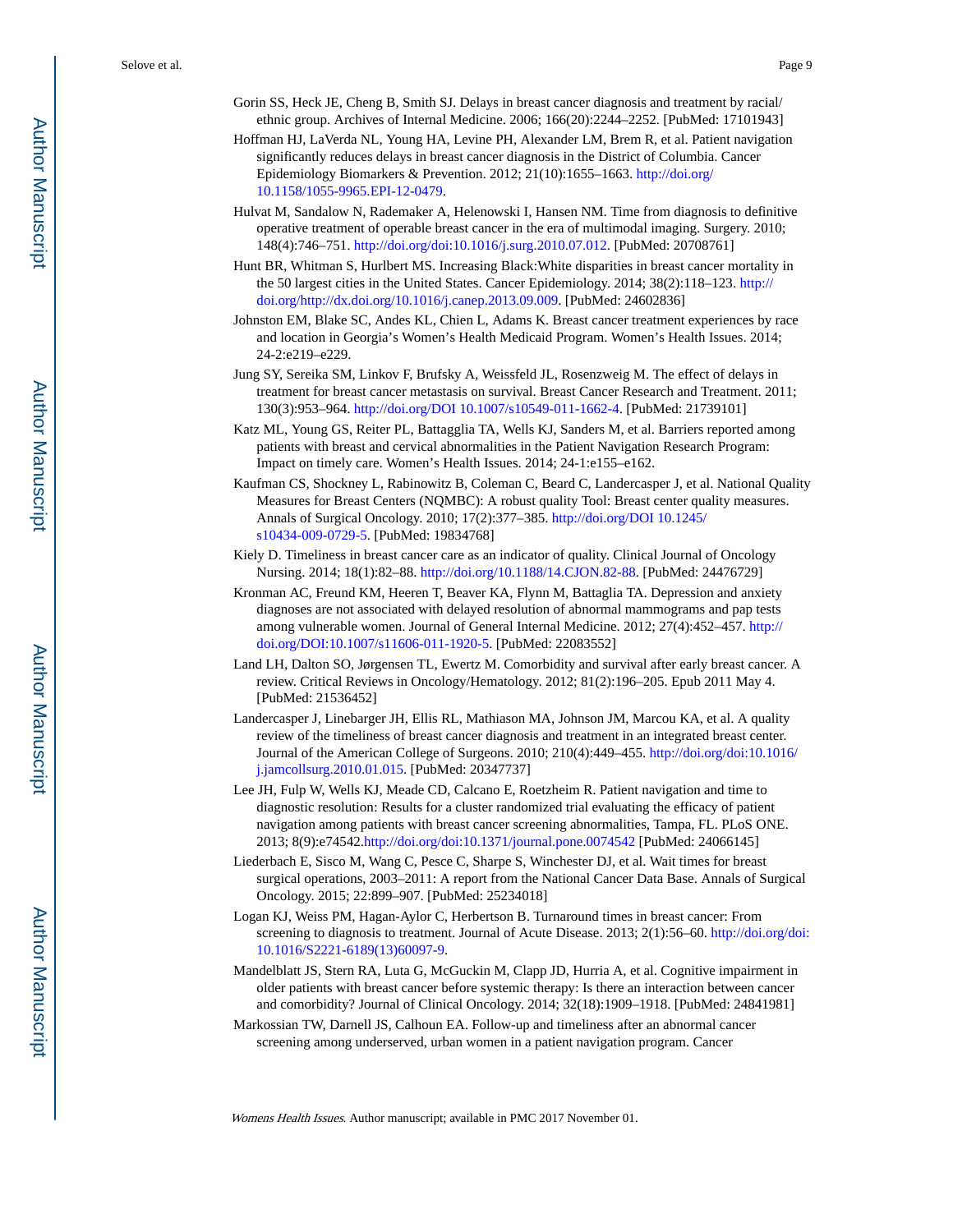Epidemiology Biomarkers & Prevention. 2012; 21(10):1691–1700. [http://doi.org/](http://doi.org/10.1158/1055-9965.EPI-12-0535) [10.1158/1055-9965.EPI-12-0535](http://doi.org/10.1158/1055-9965.EPI-12-0535).

- McLaughlin JM, Anderson RT, Ferketich AK, Seiber EE, Balkrishnan R, Paskett ED. Effect on survival of longer intervals between confirmed diagnosis and treatment initiation among lowincome women with breast cancer. Journal of Clinical Oncology. 2012; 30(36):4493–4500. [http://](http://doi.org/DOI:10.1200/JCO.2012.39.7695) [doi.org/DOI:10.1200/JCO.2012.39.7695](http://doi.org/DOI:10.1200/JCO.2012.39.7695). [PubMed: 23169521]
- Morris BA, Hadley DW, Koehly LM. The role of religious and existential well-being in families with Lynch syndrome: prevention, family communication, and psychosocial adjustment. Genetic Counseling. 2013; 22(4):482–491.
- Richardson LC, Royalty J, Howe W, Helsel W, Kammerer W, Benard VB. Timeliness of breast cancer diagnosis and initiation of treatment in the National Breast and Cervical Cancer Early Detection Program, 1996-2005. American Journal of Public Health. 2010; 100(9):1769[.http://doi.org/doi:](http://doi.org/doi:10.2105/AJPH.2009.160184) [10.2105/AJPH.2009.160184](http://doi.org/doi:10.2105/AJPH.2009.160184) [PubMed: 20019308]
- Sheppard VB, Isaacs C, Luta G, Willey SC, Boisvert M, Harper FWK, et al. Narrowing racial gaps in breast cancer chemotherapy initiation: The role of the patient- provider relationship. Breast Cancer Research and Treatment. 2013; 139(1):207–216. <http://doi.org/DOI10.1007/s10549-013-2520-3>. [PubMed: 23588954]
- Silber JH, Rosenbaum PR, Clark AS, Giantonio BJ, Ross RN, Teng Y, et al. Characteristics associated with differences in survival among Black and White women with breast cancer. Journal of the American Medical Association. 2013; 310(4):389–397. [http://doi.org/doi:10.1001/jama.](http://doi.org/doi:10.1001/jama.2013.8272) [2013.8272](http://doi.org/doi:10.1001/jama.2013.8272). [PubMed: 23917289]
- Smedley, BD.; Stith, AY.; Nelson, AR. Unequal treatment confronting racial and ethnic disparities in health care. Washington, D.C.: National Academies Press; 2003.
- Smith-Bindman R, Quale C, Chu PW, Rosenberg R, Kerlikowske K. Can Medicare billing claims data be used to assess mammography utilization among women ages 65 and older? Medical Care. 2006; 44(5):463–470. [PubMed: 16641665]
- Tian N, Goovaerts P, Zhan FB, Chow TE, Wilson JG. Identifying risk factors for disparities in breast cancer mortality among African-American and Hispanic Women. Women's Health Issues. 2012; 22(3):e267–e276. [http://doi.org/doi:10.1016/j.whi.2011.11.007.](http://doi.org/doi:10.1016/j.whi.2011.11.007) [PubMed: 22265181]

#### **Biographies**

Rebecca Selove, Ph.D., M.P.H. is Research Associate Professor in the Center for Prevention Research at Tennessee State University and a licensed clinical psychologist. Her interests include implementation research and community-capacity building to improve interventions that reduce cancer-related health disparities.

Barbara Kilbourne, Ph.D. is a Professor of Sociology at Tennessee State University. While specializing in quantitative methods, her research interests span race and gender disparities including, but limited to health outcomes.

Mary Kay Fadden, MPH PA-C is a junior epidemiologist in the department of Family and Community Medicine at Meharry Medical College. She has been program manager and data analyst on various cancer research projects.

Maureen Sanderson, PhD. is a Professor of Family and Community Medicine at Meharry Medical College and an Adjunct Professor at Vanderbilt University. As a cancer epidemiologist, she has expertise in breast cancer, prostate cancer and human papillomavirus (HPV) related cancers.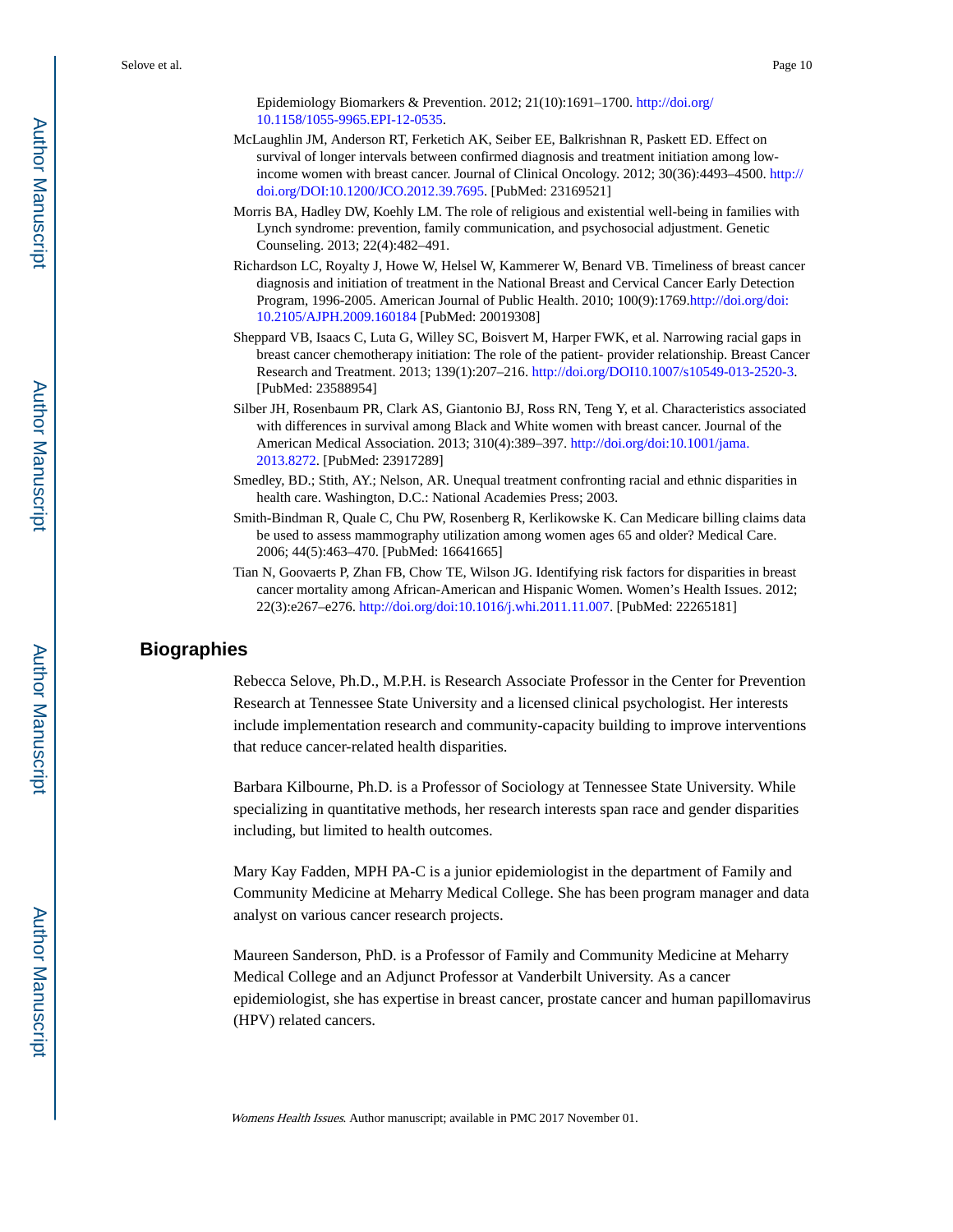Maya Foster, M.P.H. worked on this study as a Research Associate in the Center for Prevention Research at Tennessee State University. Her interests include developing community-based interventions aimed at reducing racial disparities in cancer and obesity through nutrition. She is now a graduate student in the School of Public Health in the University of Texas in Houston.

Regina Offodile, MD, MMHC, MHPE is a breast surgeon and Resident in the Department of Family and Community Medicine at Meharry Medical College. Her research interests include health disparities and health care policy related to breast cancer and breast disease.

Baqar Husaini, Ph.D. Research Professor and Director Emeritus of the Center for Prevention Research at Tennessee State University, has focused on health disparities pertaining to a number of cardiovascular diseases including stroke, heart failure and dementia.

Charles Mouton, MD, MS is Professor of Family and Community Medicine at Meharry Medical College. His interests include socioenvironmental factors that influence older adult health, particularly late life domestic violence, racism and health disparities, and health promotion strategies for elders.

Robert S. Levine, M.D. is Professor of Family and Community Medicine at Baylor College of Medicine, Houston, TX. His research interests include US laws and policies which may unintentionally promote health inequalities, and communities with unusual success in overcoming health disparities.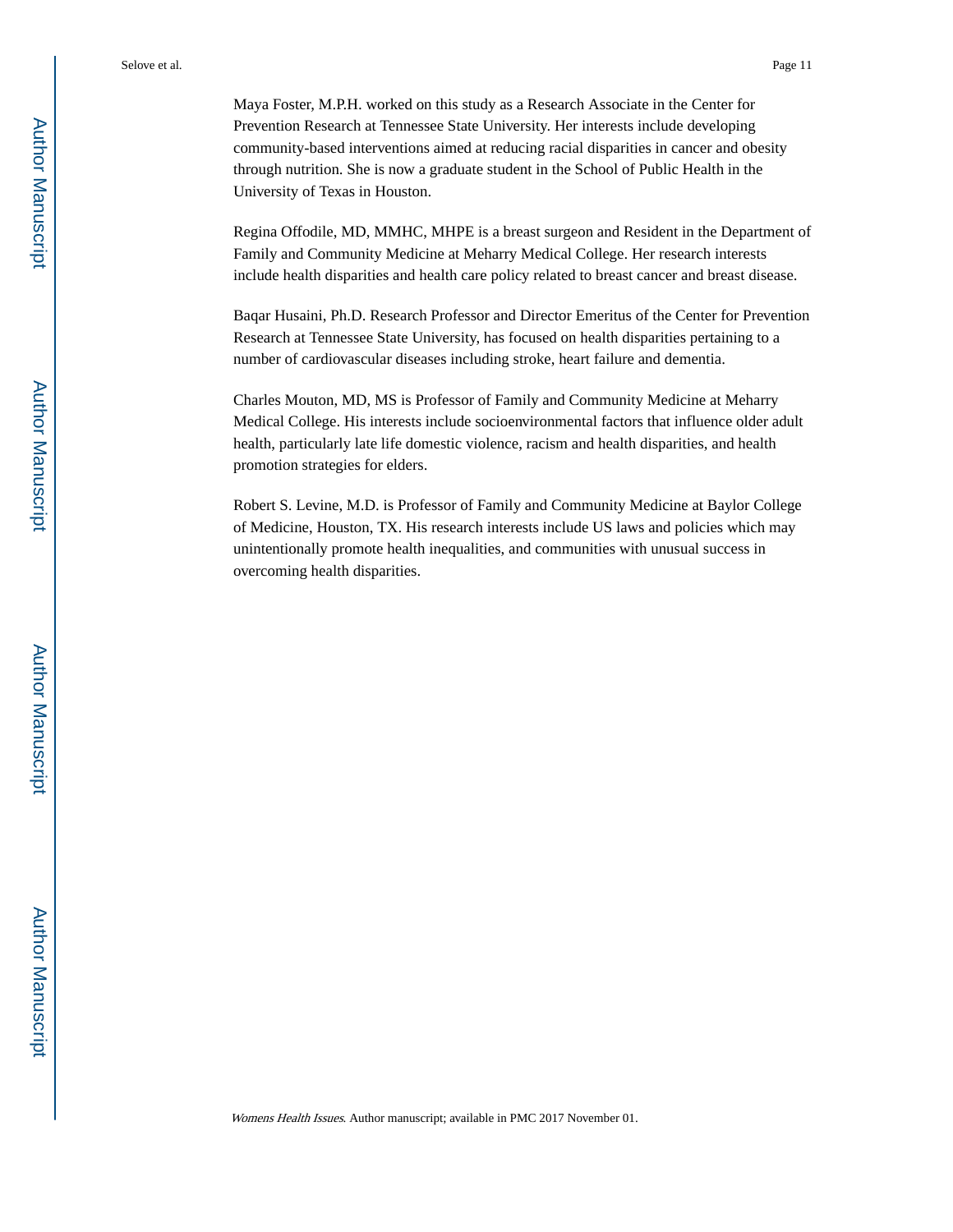**Total Sample** 985,322 Female 65+, Non-Hispanic Black or White, Medicare Part A & B throughout, No HMO who were alive through 2008 (equivalent to a weighted population of 14,534,291)

Women who had a mammogram, biopsy, and breast cancer diagnosis during 2005-2008  $N=5236$  (weighted = 84,837)

# Women 65-84 only N=4476 (weighted =  $70,731$ )

**Figure 1.** 

Summary of Sample Selection. US Medicare Beneficiaries. 2005 to 2008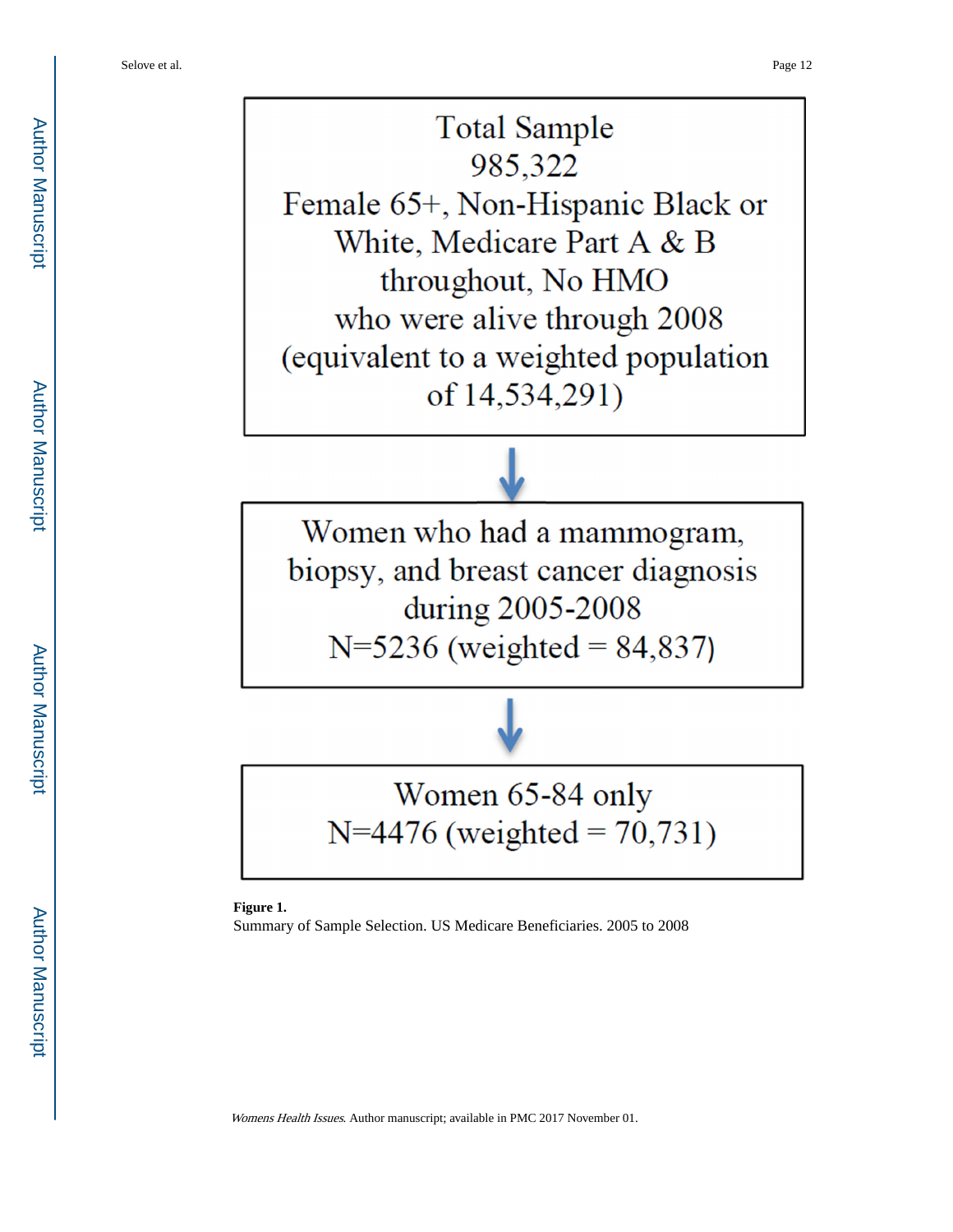#### **Table 1**

Mean and median number of days between mammogram and biopsy, biopsy to treatment, and mammogram to treatment by age (65–74, 75–84), race/ethnicity (non-Hispanic Black, non-Hispanic White), and physical comorbidity

|                    |                       | <b>Mammogram</b> to<br><b>Biopsy</b>     |         |                       | <b>Biopsy to Treatment</b> |         | <b>Mammogram</b> to<br><b>Treatment</b> |               |
|--------------------|-----------------------|------------------------------------------|---------|-----------------------|----------------------------|---------|-----------------------------------------|---------------|
|                    | N(%)                  | Mean $\bm{\tau}$                         | Median  | N(%)                  | Mean $\boldsymbol{\tau}$   | Median  | Mean $\bm{\tau}$                        | <b>Median</b> |
| <b>Total</b>       | 70,731<br>$(100\%)$   | 33.50<br>$(25.35 - 41.65)$               | 14 days | 67,924<br>$(100\%)$   | 31.20<br>$(29.04 - 33.36)$ | 23 days | 65.07<br>$(56.17 - 73.98)$              | 40 days       |
| Age                |                       |                                          |         |                       |                            |         |                                         |               |
| $65 - 74$<br>years | 31,079<br>$(43.94\%)$ | 39.52<br>$(21.96 - 57.08)$               | 14 days | 30.051<br>$(44.24\%)$ | 31.18<br>$(27.82 - 34.53)$ | 23 days | 71.42<br>$(52.56 - 90.28)$              | 40 days       |
| $75 - 84$<br>years | 39.652<br>$(56.06\%)$ | 28.79<br>$(24.75 - 32.83)$               | 14 days | 37.873<br>$(55.76\%)$ | 31.22<br>$(28.40 - 34.04)$ | 23 days | 60.04<br>$(55.10 - 64.98)$              | 41 days       |
|                    | <b>Race/Ethnicity</b> |                                          |         |                       |                            |         |                                         |               |
| <b>Black</b>       | 5,268<br>$(7.45\%)$   | 31.75<br>$(22.37 - 41.13)$               | 14 days | 4,626<br>$(6.81\%)$   | 44.66<br>$(32.29 - 57.02)$ | 27 days | 77.45<br>$(62.68 - 92.23)$              | 46 days       |
| White              | 65,463<br>(92.55%)    | 33.65<br>$(24.87 - 42.42)$               | 14 days | 63,298<br>(93.19%)    | 30.22<br>$(28.10 - 32.34)$ | 23 days | 64.17<br>$(51.66 - 73.68)$              | 40 days       |
|                    |                       | <b>Charlson Co-morbidity Coefficient</b> |         |                       |                            |         |                                         |               |
| None               | 46.035<br>$(65.08\%)$ | 30.07<br>$(23.50 - 36.63)$               | 13 days | 44.271<br>$(65.18\%)$ | 30.02<br>$(27.70 - 32.35)$ | 23 days | 60.61<br>$(53.37 - 67.84)$              | 39 days       |
| $\mathbf{1}$       | 15.912<br>$(22.50\%)$ | 29.70<br>$(22.53 - 36.86)$               | 14 days | 15,192<br>(22.37%)    | 30.59<br>$(26.33 - 34.84)$ | 20 days | 59.57<br>$(50.79 - 68.35)$              | 40 days       |
| 2 or<br>more       | 8.784<br>$(12.42\%)$  | 58.42<br>$(8.27 - 108.58)$               | 17 days | 8.461<br>$(12.46\%)$  | 38.48<br>$(29.24 - 47.73)$ | 27 days | 98.32<br>$(26.68 - 150.73)$             | 52 days       |

 $T_{\text{The 95\% confidence interval is in parentheses.}}$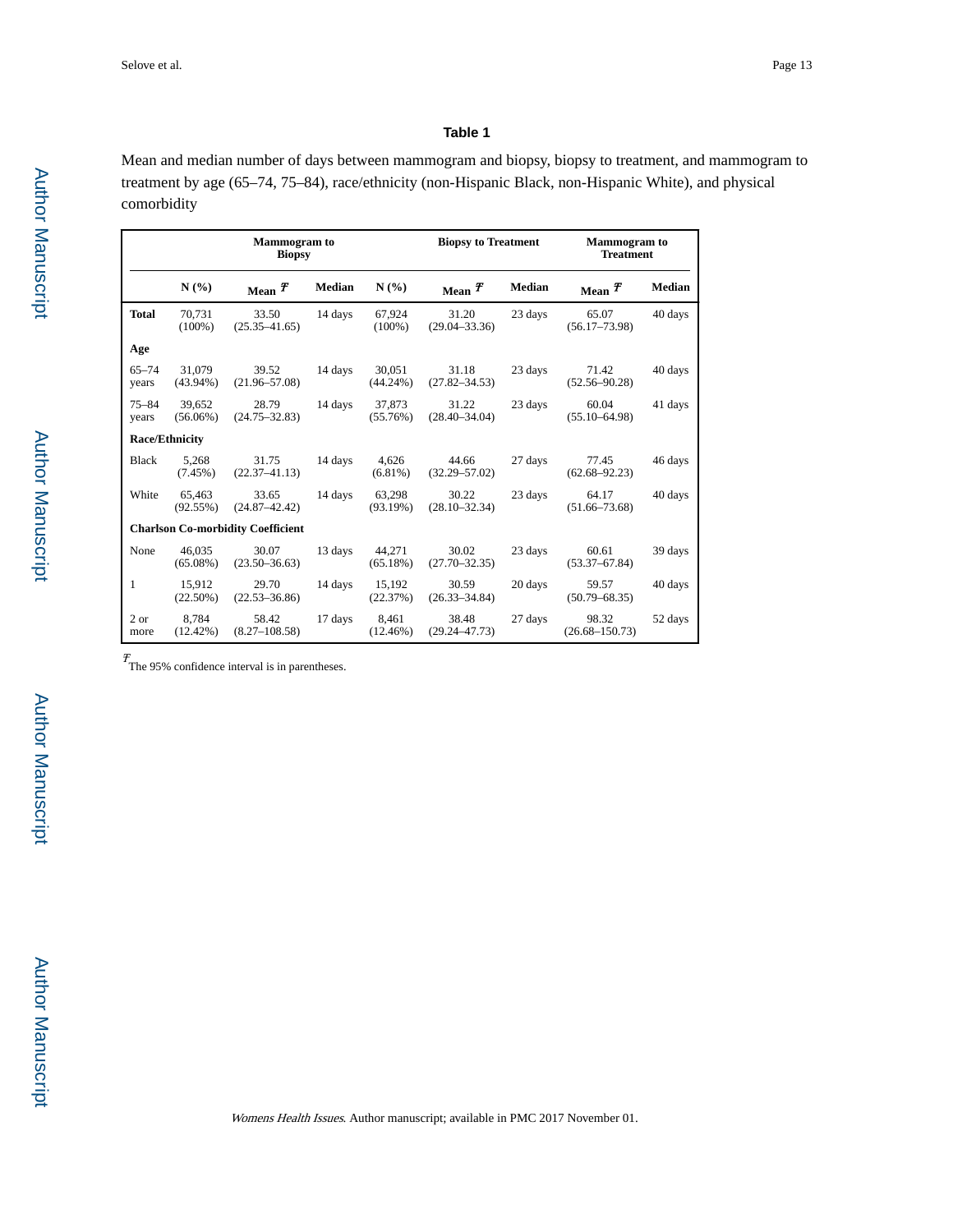#### **Table 2**

Factors predicting the hazard of a duration longer than  $NQMBC<sup>I</sup>$  times to biopsy following an abnormal mammogram, from biopsy to treatment, and from mammogram to treatment

|                                                                  | <b>Mammogram to Biopsy</b>  |       | <b>Biopsy to Treatment</b> |          | <b>Mammogram to Treatment</b> |          |
|------------------------------------------------------------------|-----------------------------|-------|----------------------------|----------|-------------------------------|----------|
|                                                                  | Hazard Ratio $\overline{T}$ | p     | Hazard Ratio <sup>T</sup>  | p        | Hazard Ratio <sup>T</sup>     | p        |
| Age                                                              |                             |       |                            |          |                               |          |
| 75-84 yrs.<br>$(< 75$ referent)                                  | 1.063<br>$(0.916 - 1.232)$  | 0.421 | .088<br>$(0.956 - 1.238)$  | 0.202    | 1.071<br>$(0.931 - 1.232)$    | 0.337    |
| <b>Non-Hispanic</b><br>Black<br>(Non-Hispanic<br>White referent) | 1.031<br>$(0.868 - 1.224)$  | 0.726 | 1.424<br>$(1.131 - 1.794)$ | $0.003*$ | 1.267<br>$(1.047 - 1.534)$    | $0.015*$ |
| <b>One comorbid</b><br>condition $(0)$ is<br>referent)           | 1.093<br>$(0.947 - 1.260)$  | 0.224 | 1.003<br>$(0.866 - 1.162)$ | 0.967    | 1.038<br>$(0.898 - 1.200)$    | 0.611    |
| More than one<br>comorbid condition<br>$(0)$ is referent)        | 1.367<br>$(0.891 - 2.096)$  | 0.152 | 1.208<br>$(0.977 - 1.494)$ | 0.082    | 1.428<br>$(0.941 - 2.165)$    | 0.094    |

<sup>1</sup>National Quality Measures for Breast Centers

Ŧ The 95% confidence interval is in parentheses.